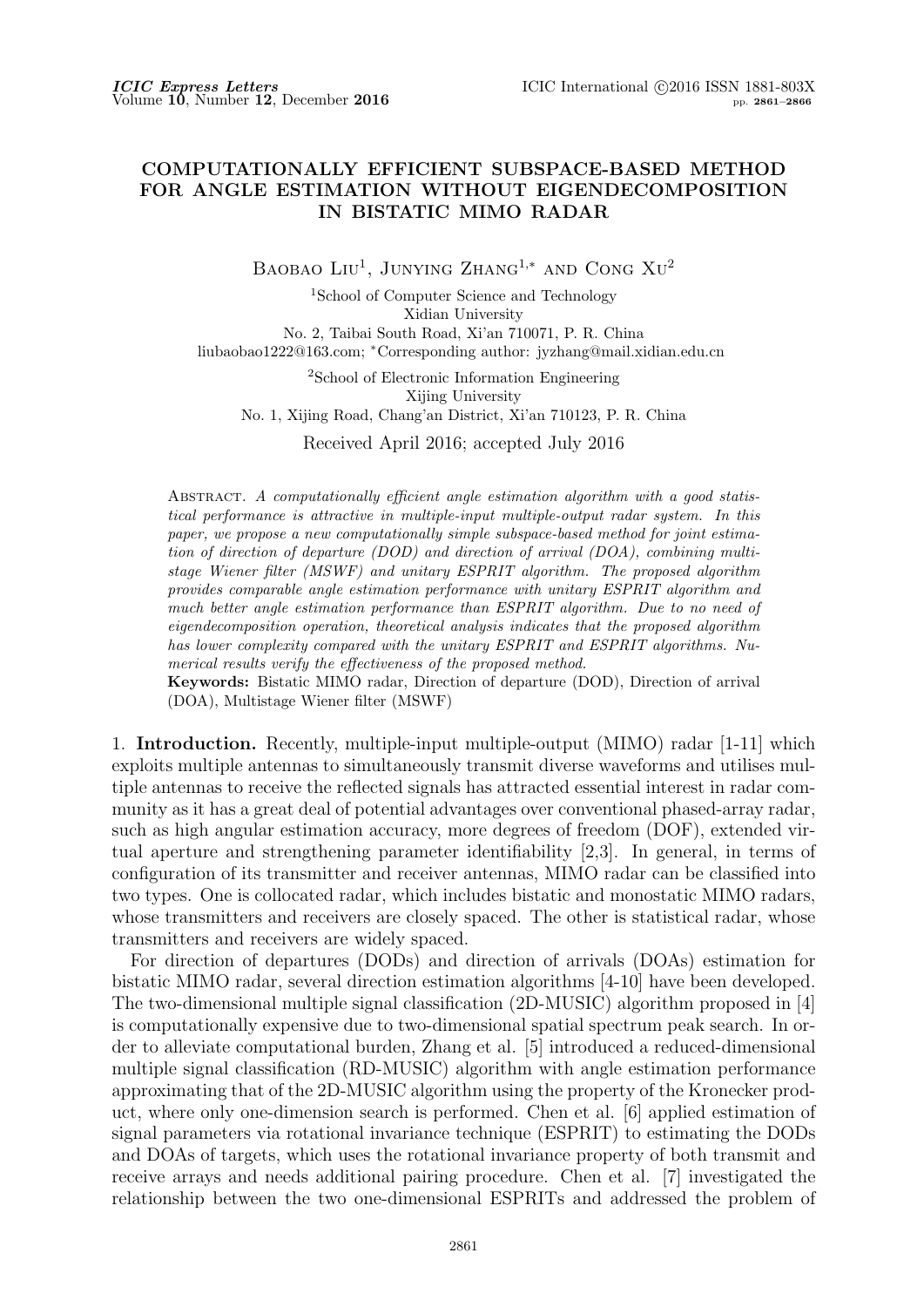automatically paired DODs and DOAs estimation. Bencheik et al. [8] exploited polynomial root-finding technique to estimate the DODs and DOAs without additional pairing procedure. However, the root determination of the polynomial is very time consuming as the number of transmit antennas and receive antennas increases. In [9], a combined ESPRIT-Root MUSIC algorithm is proposed without pairing, which allows great reduction in computing time by comparison with the polynomial root-finding technique. Zheng et al. [10] proposed unitary ESPRIT algorithm with automatic pairing, which affords high angle estimation accuracy and reduces computational complexity due to real-valued processing and doubles the number of data samples.

The aforementioned methods have common features. One is eigen-value decomposition (EVD), which is computationally expensive especially for a large MIMO array, and another is satisfied solution quality only when signal-to-noise ratio (SNR) is moderately high. To tackle the problems, we proposed a computationally efficient algorithm based on multistage Wiener filter (MSWF) [12,13] and unitary ESPRIT algorithm, and the signal subspace can be acquired by the forward recursion of the MSWF without EVD, which only requires matrix-vector products. There are some differences between the proposed algorithm and EVD-based algorithms (ESPRIT and unitary ESPRIT). Firstly, the proposed algorithm does not require its EVD, and only involves real matrix-products. Secondly, the proposed algorithm has much lower computational complexity than EVDbased algorithms.

2. **Data Model.** Consider a bistatic MIMO radar system composed of an *M*-element transmitting array and an *N*-element receiving array, both of which are half-wavelength spaced uniform linear arrays [5-7]. The transmitting antennas transmit orthogonal waveforms, which have identical bandwidth and center frequency. Suppose that there are *K* uncorrelated targets located at the same range. The DOD and DOA of the *k*th target with respect to the transmitting array normal and the receiving array normal are signified by  $\theta_k$  and  $\phi_k$  ( $k = 1, \ldots, K$ ), respectively. Then, the output of the all matched filters in all receivers can be formulated as [5-7]

$$
\mathbf{y}(t) = \mathbf{A}\mathbf{s}(t) + \mathbf{n}(t) \tag{1}
$$

where  $\mathbf{A} = [\mathbf{a}_1, \mathbf{a}_2, \dots, \mathbf{a}_K]$  is an  $MN \times K$  matrix composed of the K steering vectors,  $a_k = a_r(\phi_k) \otimes a_t(\theta_k)$  denotes the Kronecker product of the transmit and the receive steering vectors for the *k*th;  $\mathbf{a}_r(\phi_k) = [1, \exp(j\pi v_k), \dots, \exp(j\pi (N-1)v_k)]^T$ ,  $\mathbf{a}_t(\theta_k) = [1, \exp(j\pi u_k), \dots, \exp(j\pi (N-1)u_k)]^T$ , where  $v_k = \sin \phi_k$  and  $u_k = \sin \theta_k$ ;  $\mathbf{s}(t) = [s_1(t), s_2(t), \dots, s_K]^T$  is the transmit signal vector, where  $s_k(t) = \alpha_k e^{j2\pi f_{dk}t}$ ,  $\alpha_k$ and  $f_k$  being the amplitude and Doppler frequency, respectively [5,6];  $\mathbf{n}(t)$  is an  $MN \times 1$ complex white noise vector with zeros mean and covariance matrix  $\sigma^2 \mathbf{I}_{MN}$ .

## 3. **The Proposed Angle Estimation Algorithm.**

3.1. **Real processing.** Suppose that **Y** is expressed as the data matrix composed of *L* snapshots  $y(t_l)$ ,  $1 \leq l \leq L$ . The extended data matrix which is centro-Hermitian can be defined as  $\mathbf{Z} = [\mathbf{Y}\Pi_{MN}\mathbf{Y}^*\Pi_L]$ , where  $\Pi_{MN}$  signifies the exchange matrix with K ones on its anti-diagonal and zeros elsewhere and (*·*) *<sup>∗</sup>* denotes the complex conjugate. Then, the real-valued extended data matrix **Γ** is obtained by applying unitary transformation on the complex-valued extended data matrix as the following [10]

$$
\mathbf{\Gamma} = \mathbf{Q}_{MN}^H \mathbf{Z} \mathbf{Q}_{2L} \in R^{MN \times 2L}
$$
 (2)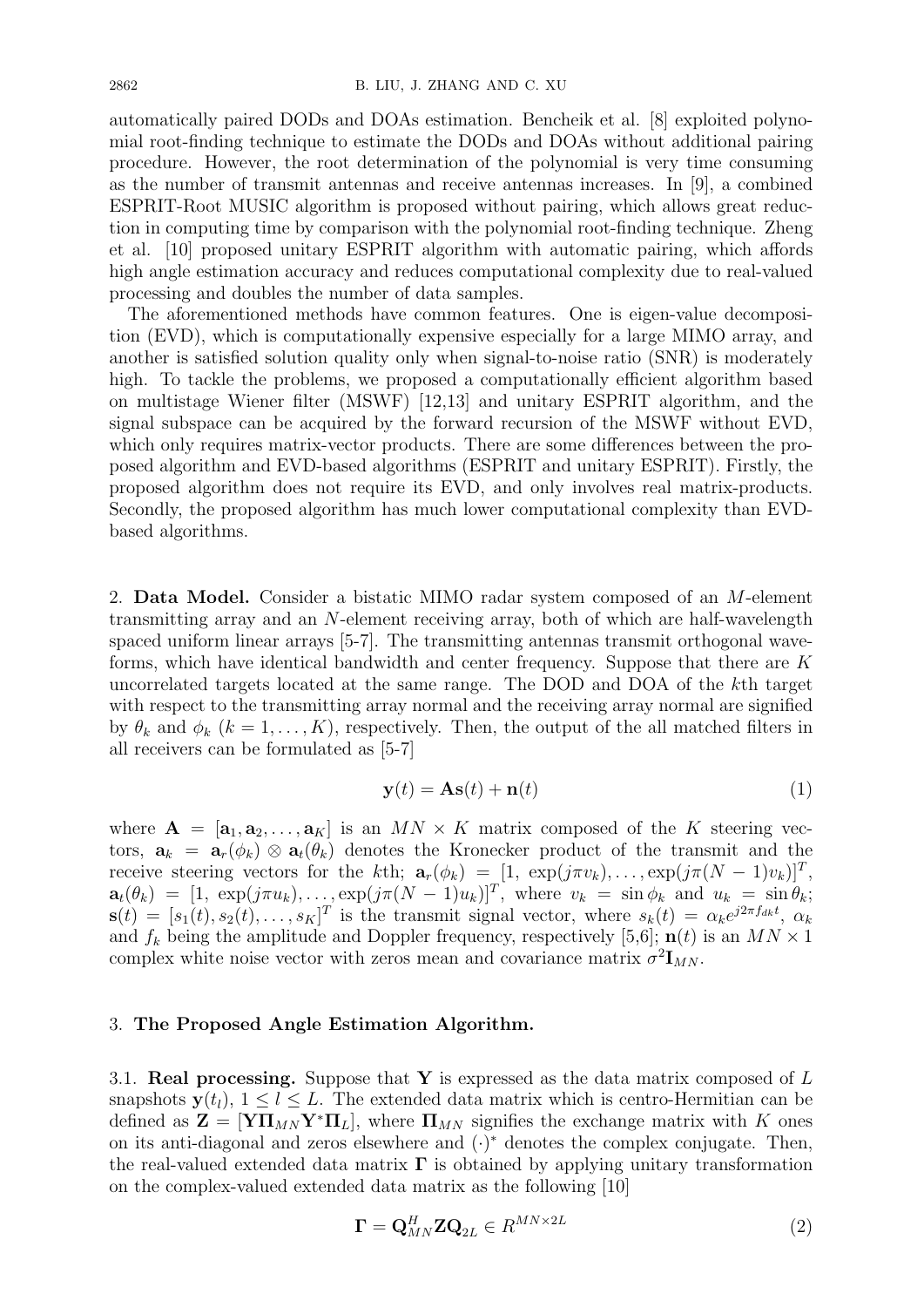where  $(\cdot)^H$  represents the complex conjugate transpose, and  $\mathbf{Q}_K$  denotes the unitary transformation matrix, expressed as

$$
\mathbf{Q}_K = \frac{1}{\sqrt{2}} \begin{bmatrix} \mathbf{I}_K & j\mathbf{I}_K \\ \mathbf{\Pi}_K & -j\mathbf{\Pi}_K \end{bmatrix}, \quad \mathbf{Q}_{2K+1} = \frac{1}{\sqrt{2}} \begin{bmatrix} \mathbf{I}_K & 0 & j\mathbf{I}_K \\ \mathbf{0}^T & \sqrt{2} & \mathbf{0}^T \\ \mathbf{\Pi}_K & 0 & -j\mathbf{\Pi}_K \end{bmatrix}
$$
(3)

Then, the real-valued covariance matrix can be estimated as

$$
\hat{\mathbf{R}}_{real} = \frac{1}{(2L)} \mathbf{\Gamma} \mathbf{\Gamma}^H
$$
\n(4)

3.2. **Signal subspace estimation.** Multistage Wiener filter was proposed by Goldstein [12] as an effective reduced-dimension method, which can solve the Wiener-Hopf equation without inverse of the covariance matrix, and an efficient forward recursion of the multistage Wiener filter based on data-level lattice structure [13] by the set of recursions can be expressed as Initialization: **d**0(*t*) and **x**0(*t*) = **Rˆ***real*

\n Initalization: \n 
$$
\mathbf{d}_0(t)
$$
 \n and \n  $\mathbf{x}_0(t) = \mathbf{R}_{real}$ \n Forward recursion: \n For \n  $i = 1, 2, \ldots, K$ \n

\n\n $\mathbf{h}_i = \mathbf{E}[\mathbf{x}(t)_{i-1}\mathbf{d}_{i-1}^*(t)] / \left\| \mathbf{x}(t)_{i-1}\mathbf{d}_{i-1}^*(t) \right\|_2$ \n

\n\n $\mathbf{d}(t) = \mathbf{h}_i^H \mathbf{x}_{i-1}(t), \ \mathbf{x}_i(t) = \mathbf{x}_{i-1}(t) - \mathbf{h}_i \mathbf{d}_i(t)$ \n

where  $\mathbf{d}_0(t)$  is mean of  $\hat{\mathbf{R}}_{real}$  line, and  $\hat{\mathbf{R}}_{real}$  is estimation real-value covariance matrix. Performing the algorithm above, we can obtain the pre-filtering matrix as  $\mathbf{T}_K =$  $[\mathbf{h}_1, \mathbf{h}_2, \dots, \mathbf{h}_K]$ . It has been proven in [13,16] that the matched filters  $\mathbf{h}_i$  are orthonormal, and the signal subspace  $\mathbf{E}_s$  can be spanned by these matching filters. Then we have  $\mathbf{E}_s = \text{span}[\mathbf{h}_1, \mathbf{h}_2, \dots, \mathbf{h}_K].$ 

## 3.3. **Angle estimation.** Then, the real-valued invariance relation can be given as [10]

$$
\mathbf{K}_2^{\theta} \mathbf{d}_k = \tan(\frac{\pi u_p}{2}) \mathbf{K}_1^{\theta} \mathbf{d}_k
$$
 (5)

 $\mathbf{K}_2^{\phi} \mathbf{E}_s = \mathbf{K}_1^{\phi} \mathbf{E}_s \mathbf{\Psi}_{\phi}$  (6)

where  $\mathbf{K}_1^{\theta} = \text{Re}\left\{ \mathbf{Q}_{(M-1)N}^H diag^N \left\{ \mathbf{J}_2^{\theta} \right\} \mathbf{Q}_{MN} \right\}$  and  $\mathbf{K}_2^{\theta} = \text{Im}\left\{ \mathbf{Q}_{(M-1)N}^H diag^N \left\{ \mathbf{J}_2^{\theta} \right\} \mathbf{Q}_{MN} \right\}$ are real-valued matrices.  $\mathbf{d}_k = \mathbf{Q}_{MN}^H \mathbf{a}_k$  denotes a real-valued steering vector. Thus, the real-valued invariance equation for the transmitting array is given as [10]  $\mathbf{K}^{\theta}_{2}\mathbf{E}_{s}$  =  $\mathbf{K}_1^{\theta} \mathbf{E}_s \Psi_{\theta}$  where  $\Psi_{\theta} = \mathbf{T}^{-1} \Phi_{\theta} \mathbf{T}$  and  $\Phi_{\theta} = diag[tan(\pi u_1/2), \tan(\pi u_2/2), \dots, \tan(\pi u_k/2)]$ denotes a real-valued diagonal matrix whose diagonal components contain the desired DOD information. Likewise, the real-valued invariance equation for the receiving array can be obtained by

where

$$
\mathbf{K}_1^{\phi} = \text{Re}\left\{ \mathbf{Q}_{(M-1)N}^H \mathbf{J}_2^{\phi} \mathbf{Q}_{MN} \right\} \text{ and } \mathbf{K}_2^{\phi} = \text{Im}\left\{ \mathbf{Q}_{(M-1)N}^H \mathbf{J}_2^{\phi} \mathbf{Q}_{MN} \right\},
$$
  

$$
\mathbf{J}_1^{\phi} = [\mathbf{I}_{M(N-1)\times M(N-1)} \mathbf{0}_{M(N-1)\times M}] \text{ and } \mathbf{J}_2^{\phi} = [\mathbf{0}_{M(N-1)\times M} \mathbf{I}_{M(N-1)\times M(N-1)}].
$$

 $\Psi_{\phi} = \mathbf{T}^{-1} \Phi_{\phi} \mathbf{T}, \ \Phi_{\phi} = \text{diag}[\tan(\pi v_1/2), \tan(\pi v_2/2), \ldots, \tan(\pi v_k/2)]$  denotes a real-valued diagonal matrix whose diagonal components contain the desired DOA information. Note that  $\Psi_{\theta} + j \Psi_{\phi}$  can be spectrally decomposed as

$$
\Psi_{\theta} + j\Psi_{\phi} = \mathbf{T}^{-1} \left\{ \Phi_{\theta} + j\Phi_{\phi} \right\} \mathbf{T}
$$
 (7)

Then, the DODs and DOAs can be obtained by

$$
\hat{\theta}_k = \arcsin\left\{2\arctan\left(\left[\boldsymbol{\Phi}_{\theta}\right]_{kk}\right) / \pi\right\}, \ \hat{\phi}_k = \arcsin\left\{2\arctan\left(\left[\boldsymbol{\Phi}_{\phi}\right]_{kk}\right) / \pi\right\}, \ k = 1, \dots, K \quad (8)
$$

Till now, we have achieved the proposal for a computationally efficient angle estimation algorithm in bistatic MIMO radar.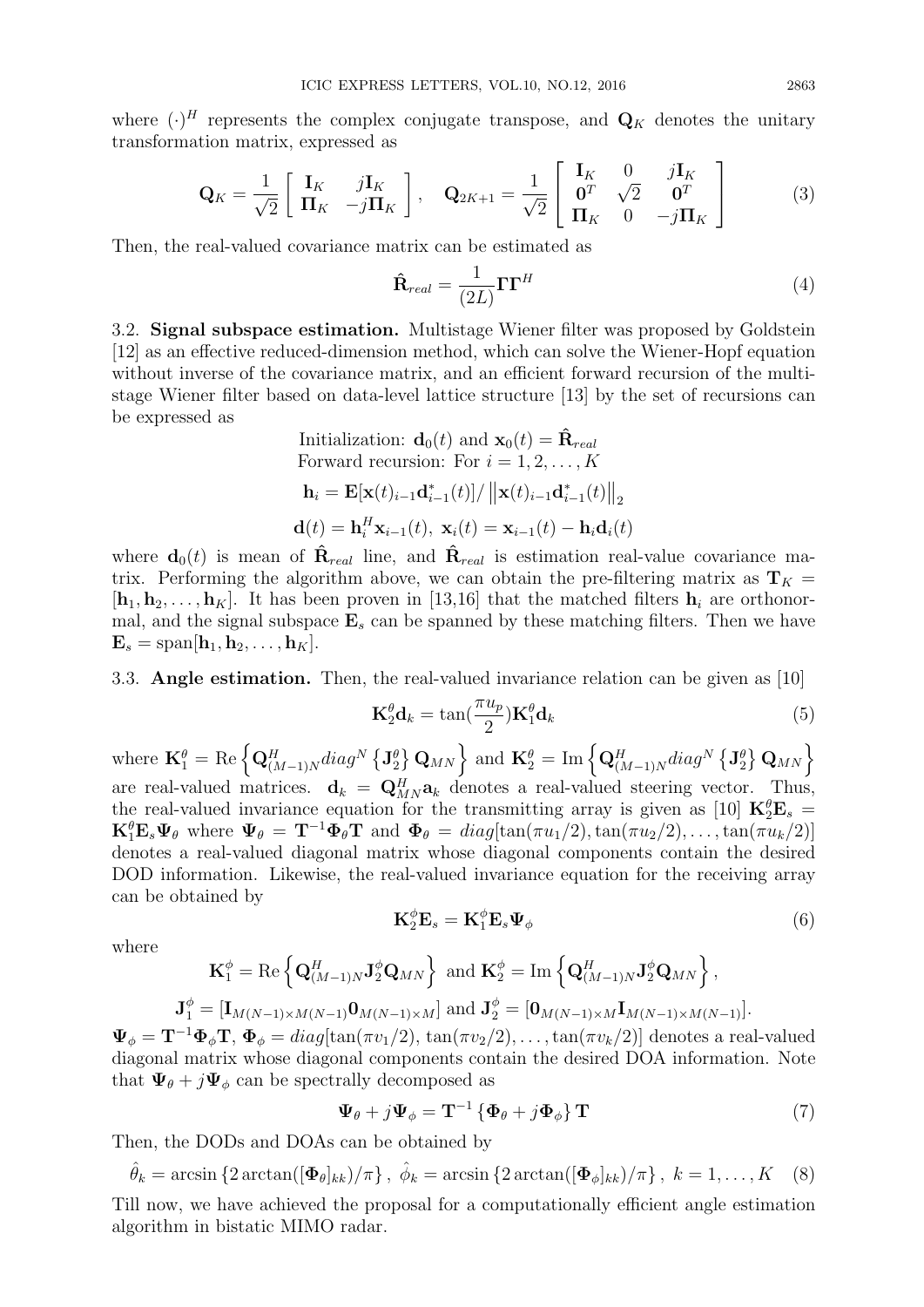4. **Computational Complexity.** Compared with EVD-based methods (unitary ES-PRIT and ESPRIT), the computational load of the presented method is dominated by obtaining the signal subspace. All the operations of the MSWF only involve real matrix-vector products and the computational complexity of each matched filter *h<sup>i</sup>* ,  $i = (1, 2, \ldots, P)$  is  $o(M^2N^2)$ . Thus, the major computational complexity of the presented method is only  $o(PM^2N^2)$ . However, EVD-based methods' major computational complexity is  $o(M^3N^3)$ . Moreover, the proposed algorithm has the following advantages: (a) it has much lower computational complexity than the ESPRIT [6] and unitary ES-PRIT algorithms [10]; (b) it enjoys the comparable angle estimation accuracy with unitary ESPRIT and much better angle estimation performance than ESPRIT algorithm; (c) it is effective in the case of small snapshots.

5. **Simulation Results.** In this section, a host of computer simulation results are shown to verify the angle estimation performance of the presented method, compared with the unitary ESPRIT [10] and ESPRIT [6] algorithms. In all following simulations, the bistatic MIMO radar is considered and 100 Monte-Carlo simulations are used in the experiments. Assume that there exist three uncorrelated targets, which are located at angle  $(\theta_1, \phi_1) = (10^{\circ}, -8^{\circ}), (\theta_2, \phi_2) = (0^{\circ}, 0^{\circ})$  and  $(\theta_3, \phi_3) = (-10^{\circ}, 8^{\circ}),$  respectively, and root mean squared error (RMSE) is exploited, which is defined in [10].

Figure 1 shows angle estimation results of the proposed algorithm with  $M = 8$ ,  $N = 8$ ,  $L = 100$  and  $SNR = 10$ dB. It is indicated in Figure 1 that the transmit angles and receive angles can be clearly observed and are correctly paired. Thus, the usefulness of the proposed method is verified. Figure 2 presents the angle estimation performance comparison, where we compare the proposed algorithm with unitary ESPRIT algorithm [10], ESPRIT [6] algorithm, and CRB [14,15]. From Figure 2, we can find that the proposed algorithm has much better angle estimation performance than the ESPRIT algorithm, and the proposed algorithm has very close angle estimation performance to unitary ESPRIT algorithm. Figure 3 proposes the complexity comparison with  $L = 200, K = 3$ . From Figure 3, we observe that the proposed algorithm has much less computational complexity than EVD-based methods, especially when the number of transmit array elements and receive array elements is large. Moreover, we can see from Figure 4 that the runtime of the proposed method is much shorter than EVD-based methods, especially in the case of large number of transmit and receive antennas. Thus, the proposed algorithm is much more computationally efficient than the ESPRIT and unitary ESPRIT algorithms.



FIGURE 1. Angle estimation results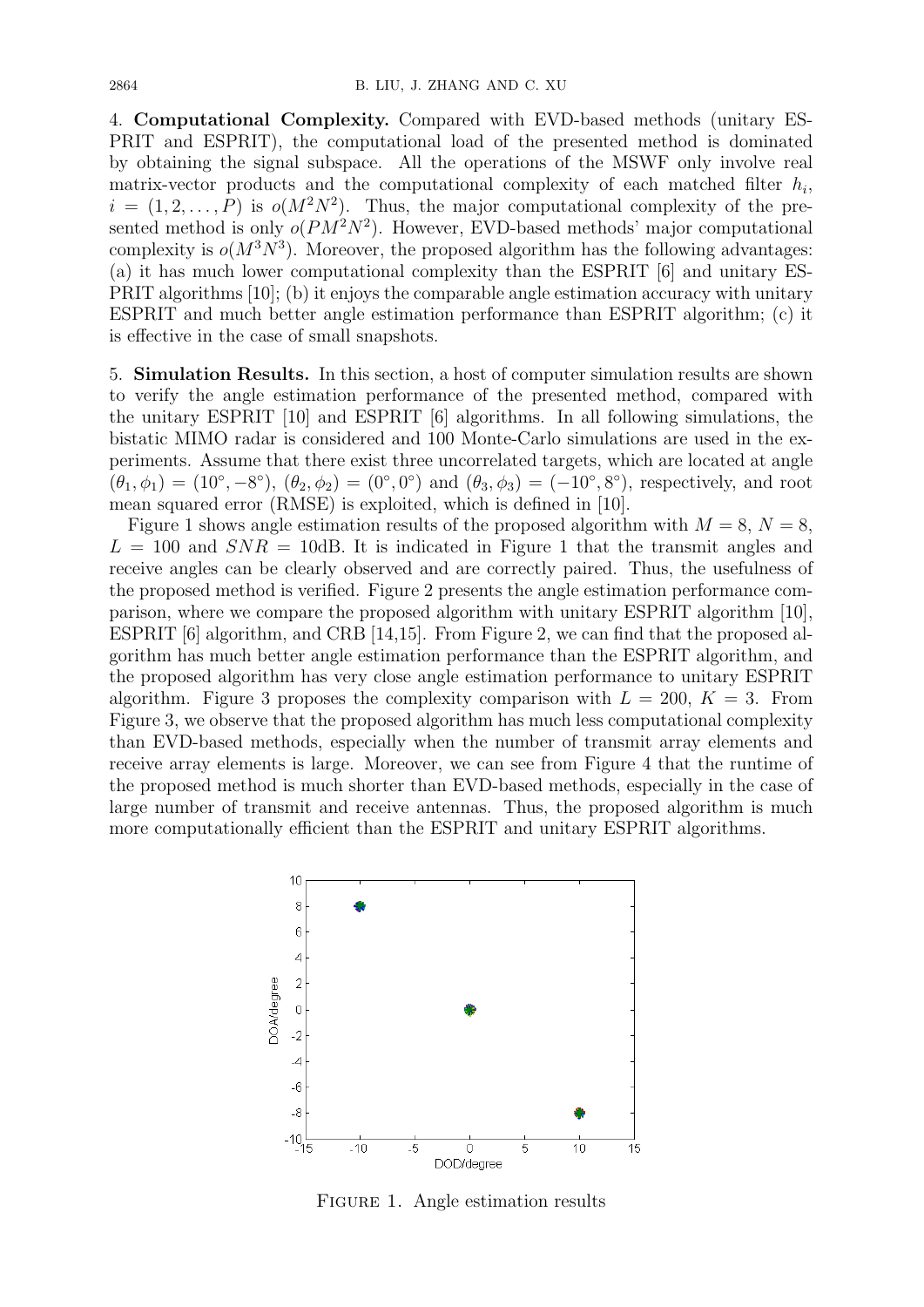

Figure 2. Estimation performance comparison



FIGURE 3. Complexity comparison against  $M = N$ 



FIGURE 4. Runtime of three algorithms against  $M = N$  with  $L = 200$ ,  $\mathit{SNR}=10\mathrm{dB}$